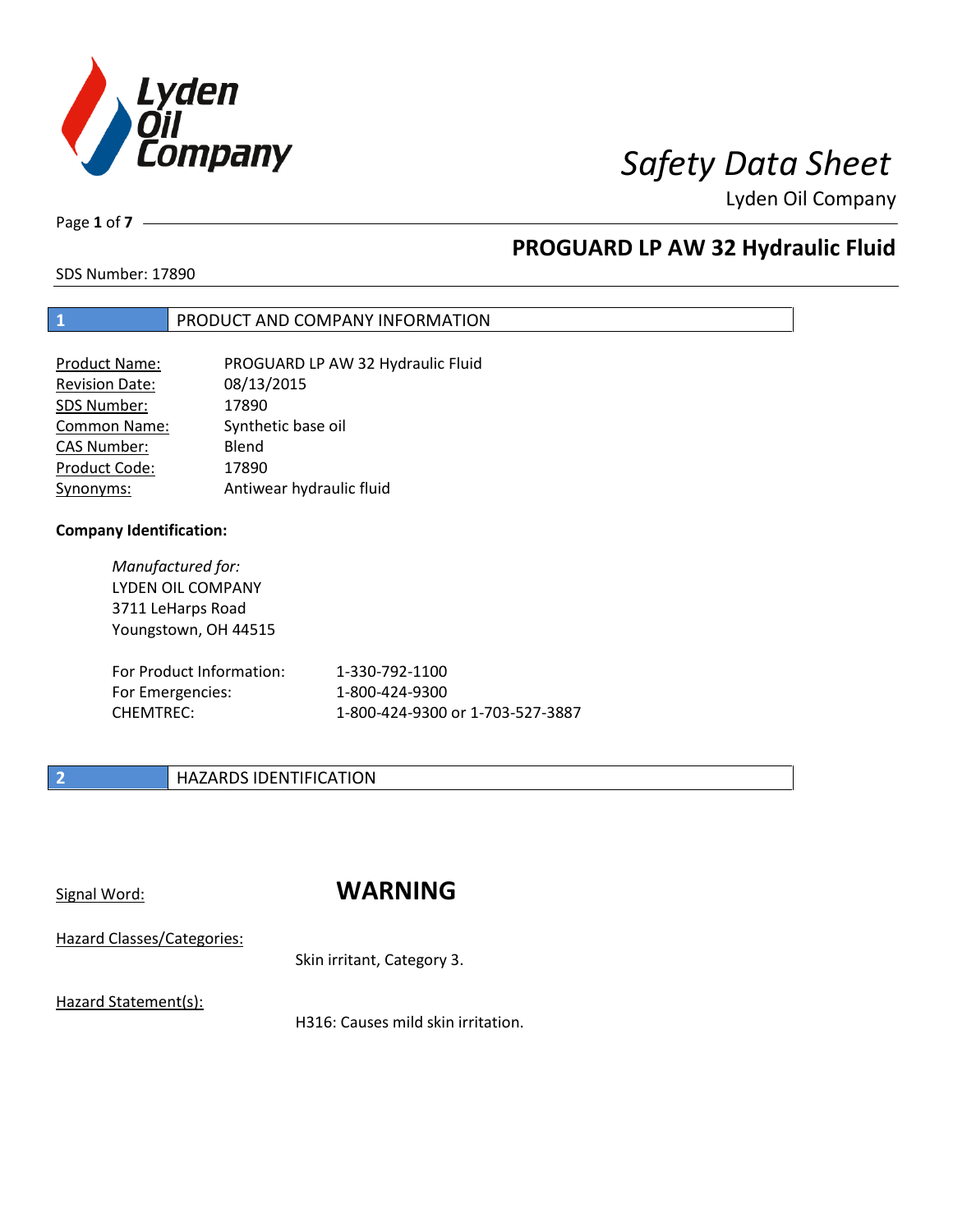

Lyden Oil Company

Page **2** of **7**

## **PROGUARD LP AW 32 Hydraulic Fluid**

SDS Number: 17890

### Precaution Statement(s):

P101: If medical advice is needed, have product container or label at hand. P102: Keep out of reach of children. P103: Read label before use. P302+352: IF ON SKIN: Wash with plenty of water

Other Hazard Statement(s):

Repeated skin contact may cause dermatitis or an oil acne.

|  | COMPOSITION / INFORMATION ON INGREDIENTS |
|--|------------------------------------------|
|--|------------------------------------------|

Ingredients:

*Mixture of the substances listed below with nonhazardous additions.*

| <b>Chemical Name</b> | <b>CAS Number</b> | Percentage |
|----------------------|-------------------|------------|
| Synthetic Base Oil   | N/A               | >85        |
| Additives            | N/A               | <15        |

*\*Any concentration shown as a range is to protect confidentiality or is due to batch variation.*

| ا - | <b>NAFACIIDEC</b><br>MEASURES<br>AIL.<br>כחו־ |
|-----|-----------------------------------------------|

### Description of First Aid Measures:

| Inhalation:   |                                                                                                                   |
|---------------|-------------------------------------------------------------------------------------------------------------------|
|               | If symptoms develop, move victim to fresh air. If symptoms persist,<br>obtain medical attention.                  |
| Skin Contact: |                                                                                                                   |
|               | Wash with soap and water. Remove contaminated clothing and wash<br>before reuse. Get medical attention if needed. |
| Eye Contact:  |                                                                                                                   |
|               | Rinse opened eye for several minutes under running water. If                                                      |
|               | symptoms persist, consult medical attention.                                                                      |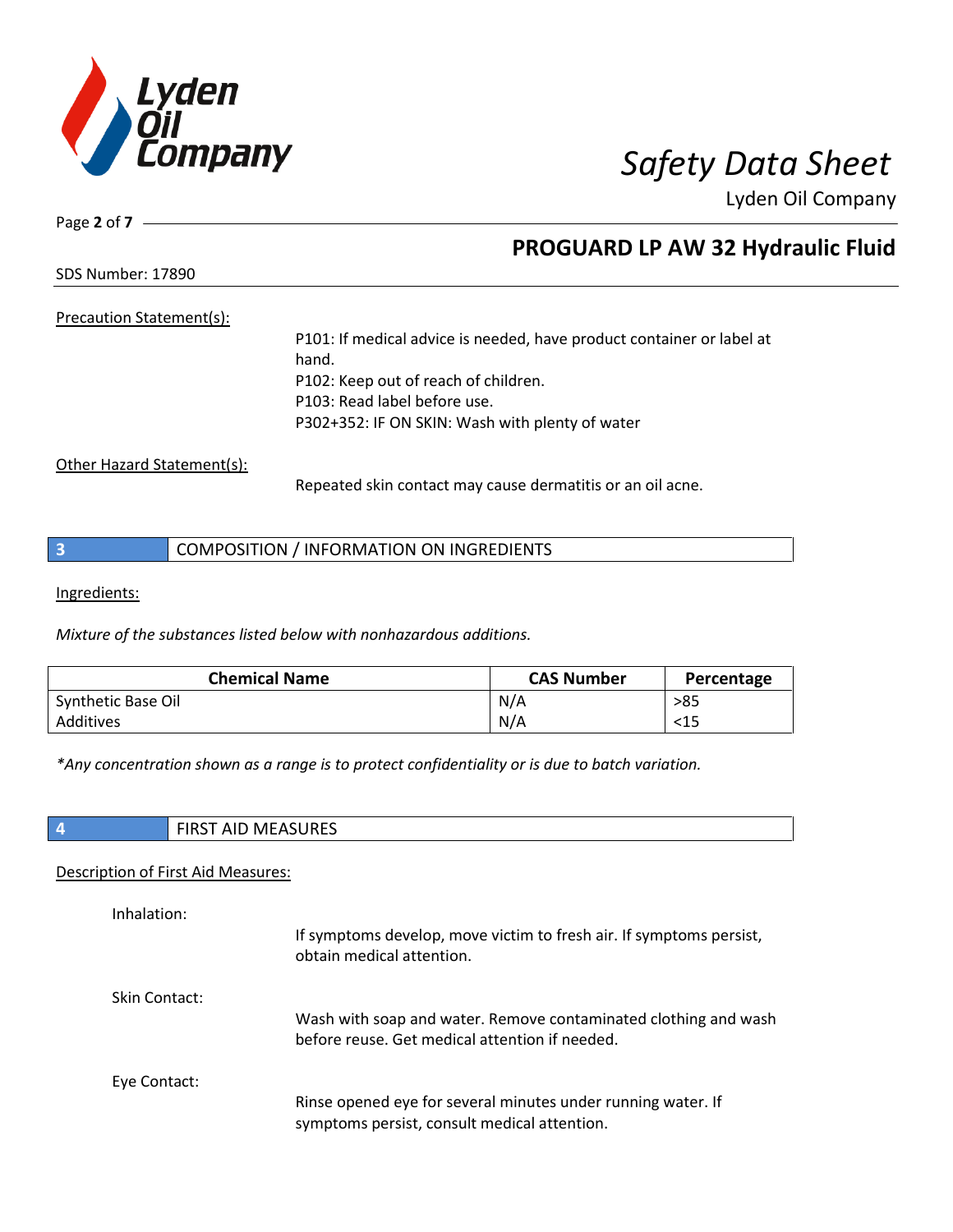

 $\overline{\phantom{a}}$ 

Lyden Oil Company

| Page 3 of $7 -$                               |                                                                                                                                                                                                   |
|-----------------------------------------------|---------------------------------------------------------------------------------------------------------------------------------------------------------------------------------------------------|
|                                               | PROGUARD LP AW 32 Hydraulic Fluid                                                                                                                                                                 |
| SDS Number: 17890                             |                                                                                                                                                                                                   |
| Ingestion:                                    |                                                                                                                                                                                                   |
|                                               | Rinse mouth with water. If symptoms develop, obtain medical<br>attention.                                                                                                                         |
| Symptoms and Effects, both acute and delayed: | No further relevent data available.                                                                                                                                                               |
| <b>Recommended Actions:</b>                   | Treat symptomatically. Call a doctor or poison<br>control center for guidance.                                                                                                                    |
| FIRE FIGHTING MEASURES<br>5                   |                                                                                                                                                                                                   |
| Recommended Fire-Extinguishing Equipment:     | Use dry powder, foam, or carbon dioxide fire<br>extinguishers. Water may be ineffective in fighting<br>an oil fire unless used by experienced fire fighters.                                      |
| Possible Hazards During a Fire:               | Hazardous combustion products may include: A<br>complex mixture of airborne solid and liquid<br>particulates and gases (smoke). Carbon monoxide.<br>Unidentified organic and inorganic compounds. |
| <b>Recommendations to Firefighters:</b>       | No special measures required.                                                                                                                                                                     |
| 6                                             | <b>ACCIDENTAL RELEASE MEASURES</b>                                                                                                                                                                |
| <b>Personal Precautions:</b>                  |                                                                                                                                                                                                   |
|                                               | Avoid contact with skin, eyes, and clothing.<br>Keep away from sources of ignition.                                                                                                               |
| <b>Emergency Procedures:</b>                  |                                                                                                                                                                                                   |
|                                               | Contain spilled material, collect in suitable and<br>properly labeled containers.                                                                                                                 |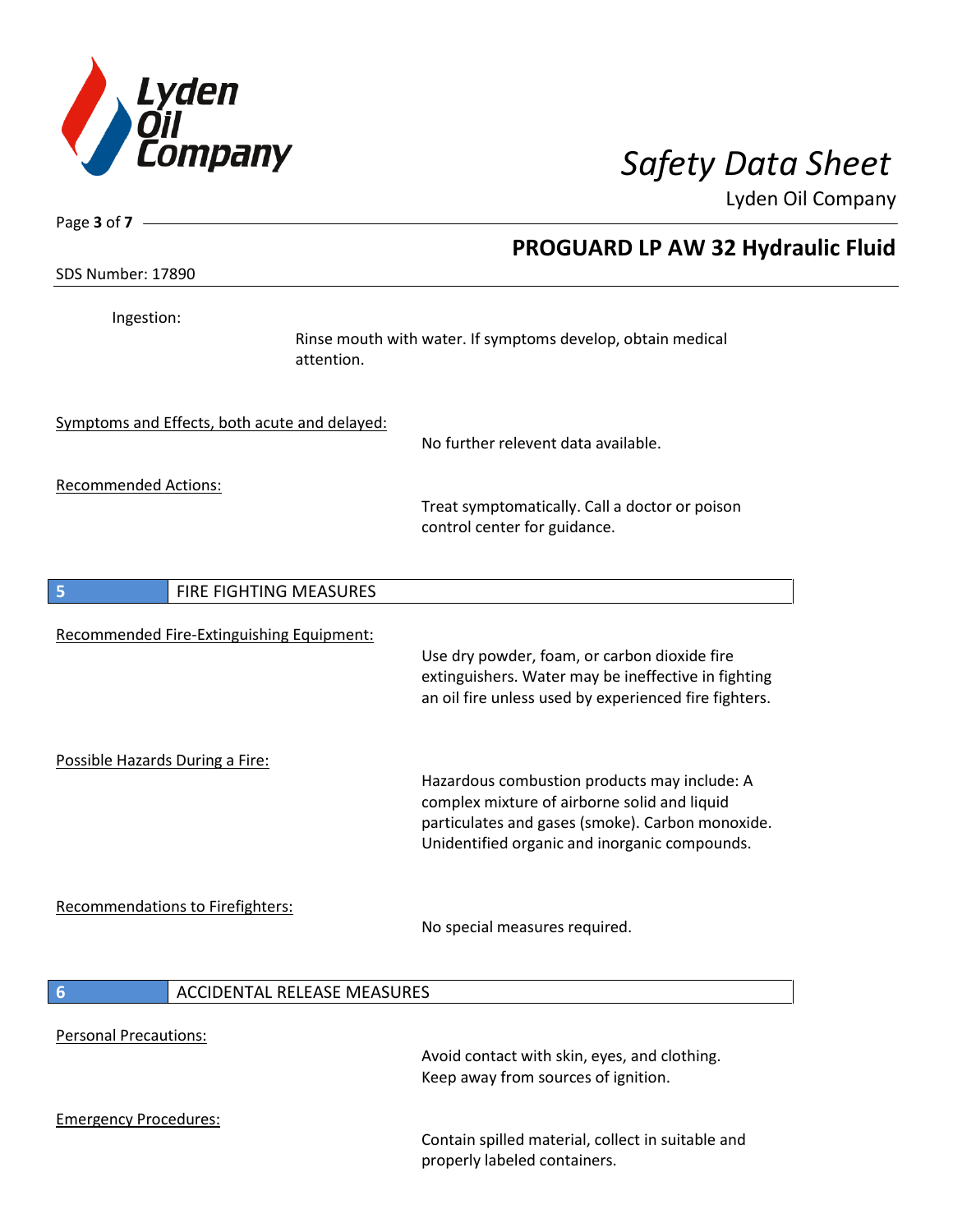

Page **4** of **7**

Lyden Oil Company

|                                   |                                         | <b>PROGUARD LP AW 32 Hydraulic Fluid</b>                                                 |
|-----------------------------------|-----------------------------------------|------------------------------------------------------------------------------------------|
| <b>SDS Number: 17890</b>          |                                         |                                                                                          |
|                                   |                                         |                                                                                          |
| <b>Environmental Precautions:</b> |                                         | Do not allow to reach sewage system or any water                                         |
|                                   |                                         | course.                                                                                  |
|                                   |                                         | Do not allow to enter ground waters.                                                     |
| <b>Cleanup Procedures:</b>        |                                         |                                                                                          |
|                                   |                                         | Pick up excess with inert absorbant material.                                            |
|                                   |                                         |                                                                                          |
| $\overline{7}$                    | <b>HANDLING AND STORAGE</b>             |                                                                                          |
|                                   |                                         |                                                                                          |
| <b>Handling Precautions:</b>      |                                         | Handle with care and avoid spillage on the floor.                                        |
|                                   |                                         | Do not cut, weld, drill, grind, braze, or solder                                         |
|                                   |                                         | container.                                                                               |
| <b>Storage Requirements:</b>      |                                         |                                                                                          |
|                                   |                                         | Keep container tightly sealed.                                                           |
|                                   |                                         | Keep away from sources of ignition.                                                      |
|                                   |                                         |                                                                                          |
| 8                                 | EXPOSURE CONTROLS / PERSONAL PROTECTION |                                                                                          |
|                                   |                                         |                                                                                          |
| <b>Exposure Limits:</b>           | No data available.                      |                                                                                          |
|                                   |                                         |                                                                                          |
| <b>Engineering Controls:</b>      |                                         |                                                                                          |
|                                   |                                         | All ventilation should be designed in accordance<br>with OSHA standard (29 CFR 1910.94). |
| Personal Protective Equipment:    |                                         |                                                                                          |
|                                   |                                         | Wash hands before breaks and at the end of work.                                         |
|                                   |                                         | Use safety glasses and gloves.                                                           |
|                                   |                                         |                                                                                          |
| 9                                 | PHYSICAL AND CHEMICAL PROPERTIES        |                                                                                          |

Color: Amber Physical State: Liquid

Odor: Data not available Odor Threshold: Data not available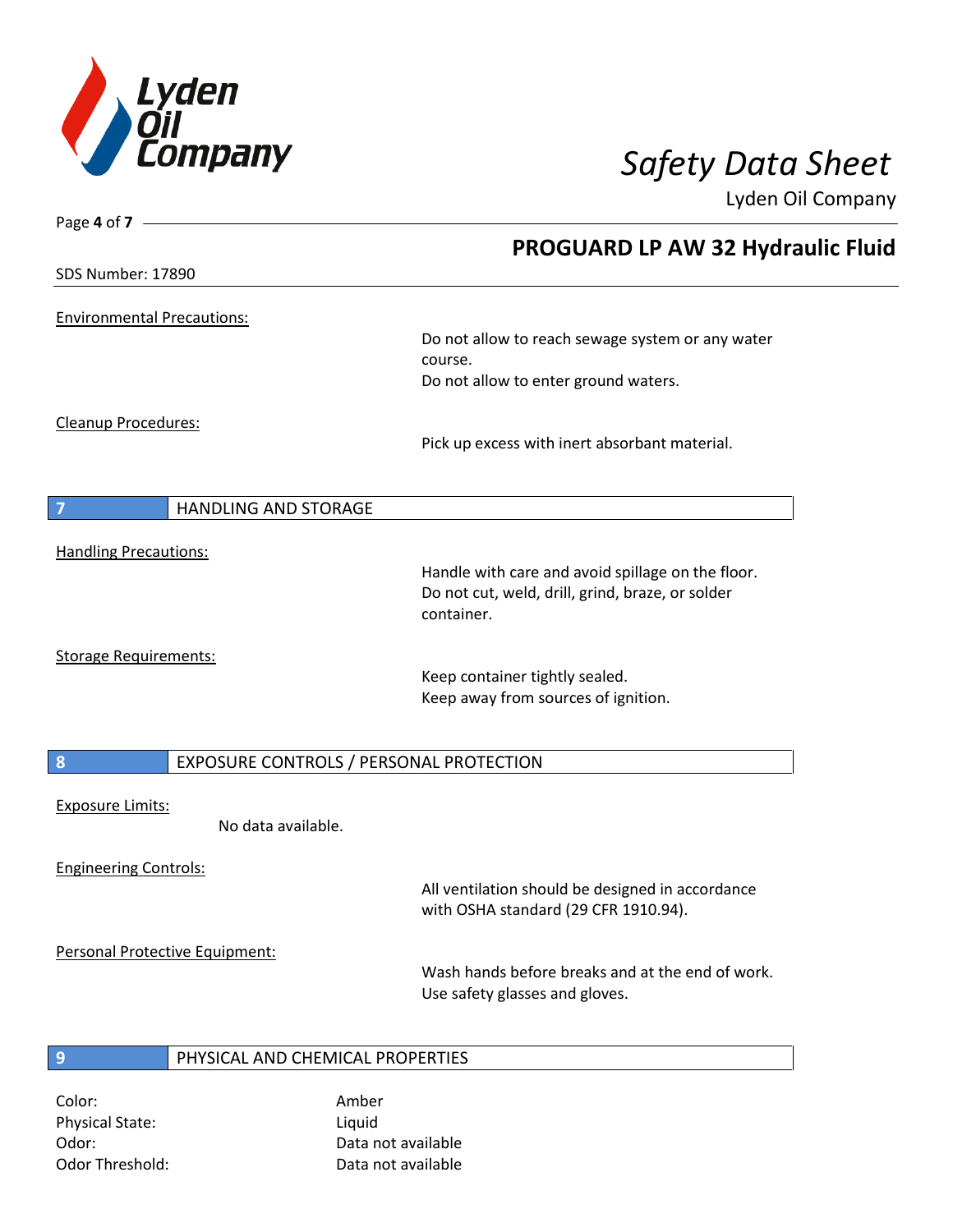

**PROGUARD LP AW 32 Hydraulic Fluid**

Lyden Oil Company

### SDS Number: 17890

Page **5** of **7**

| pH:                        | Data not available                          |
|----------------------------|---------------------------------------------|
| <b>Melting Point:</b>      | Data not available                          |
| <b>Boiling Point:</b>      | $>425^\circ$ F                              |
| <b>Boiling Range:</b>      | Data not available                          |
| Flash Point:               | 230° C / 446° F (PMCC method)               |
| <b>Evaporation Rate:</b>   | Data not available                          |
| Flammability:              | Data not available                          |
| Flammability Limits:       | Data not available                          |
| Vapor Pressure:            | Data not available                          |
| Vapor Density:             | Data not available                          |
| <b>Relative Density:</b>   | 7.01 pounds per gallon at 60°F              |
| Solubilities:              | Insoluble in water                          |
| Partition Coefficient:     | Data not available                          |
| Auto-Ignition Temperature: | Data not available                          |
| Decomposition Temperature: | Data not available                          |
| Viscosity:                 | 32 mm <sup>2</sup> /sec (kinematic at 40°C) |
|                            |                                             |

# **10** STABILITY AND REACTIVITY Stability: Stable under normal conditions. Reactivity: Not reactive under normal conditions. Conditions to Avoid: Extreme temperature, sparks, open flame, and direct sunlight. Hazardous Reactions: No known hazardous reactions. Incompatible Materials: No further relevant information available. Decomposition Products: Hazardous decomposition products are not expected to form.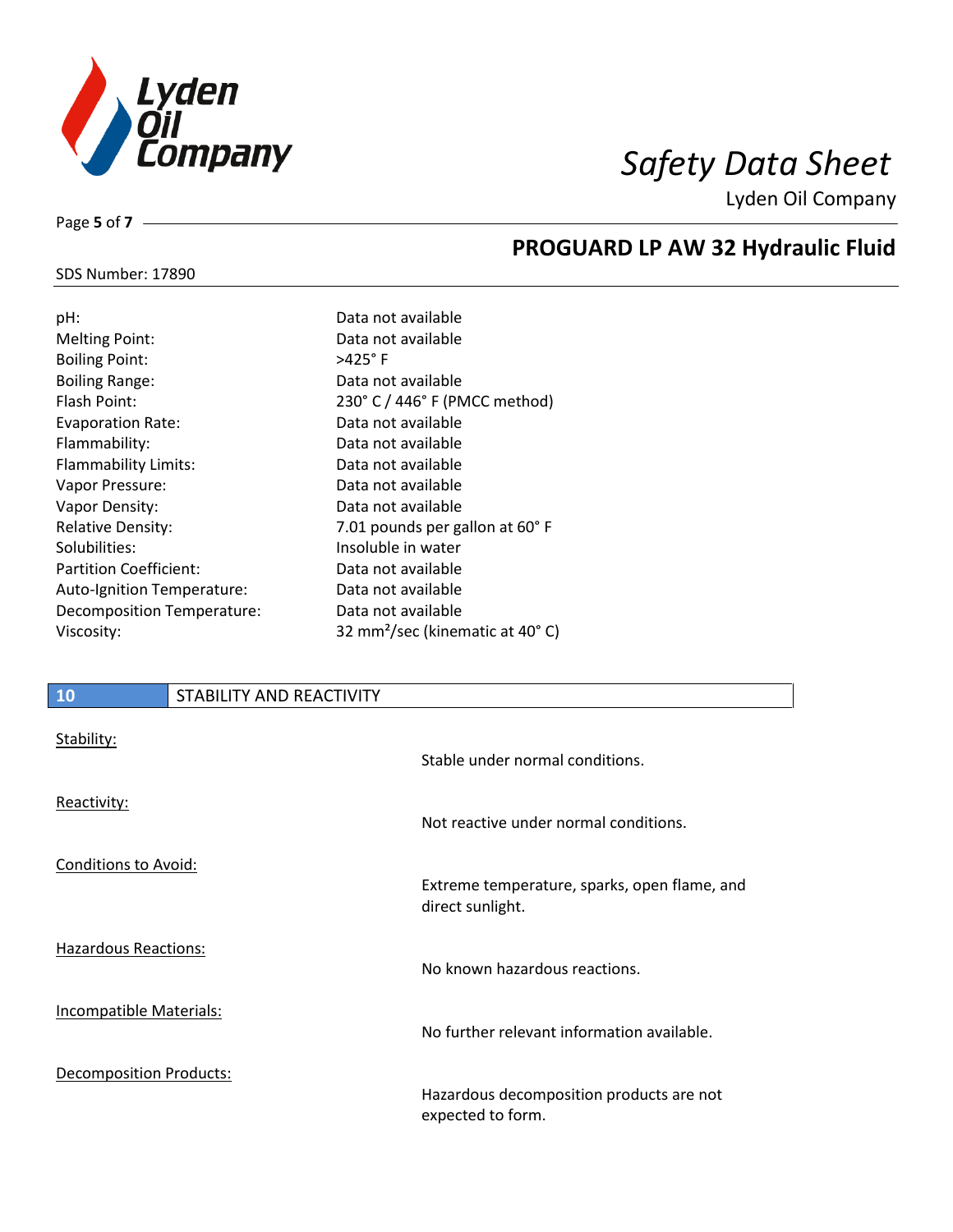

**PROGUARD LP AW 32 Hydraulic Fluid**

Lyden Oil Company

SDS Number: 17890

# **11** TOXICOLOGICAL INFORMATION Routes of Exposure: Skin and eye contact are the primary routes of exposure although exposure may occur following accidental ingestion. Exposure Effects: Repeated skin contact may cause dermatitis or an oil acne. Measures of Toxicity: No test data available. Carcinogenic/Mutagenic Precautions: Non-carcinogenic and not expected to be mutagentic. **12** ECOLOGICAL INFORMATION Ecological Precautions: Avoid exposing to the environment. Ecological Effects: No specific environmental or aquatic data available. **13** DISPOSAL CONSIDERATIONS Disposal Methods: Dispose of waste material in accordance with all local, state, and federal requirements. Disposal Containers: Use properly approved container for disposal. Special Precautions: Do not flush to surface waters or drains.

Page **6** of **7**